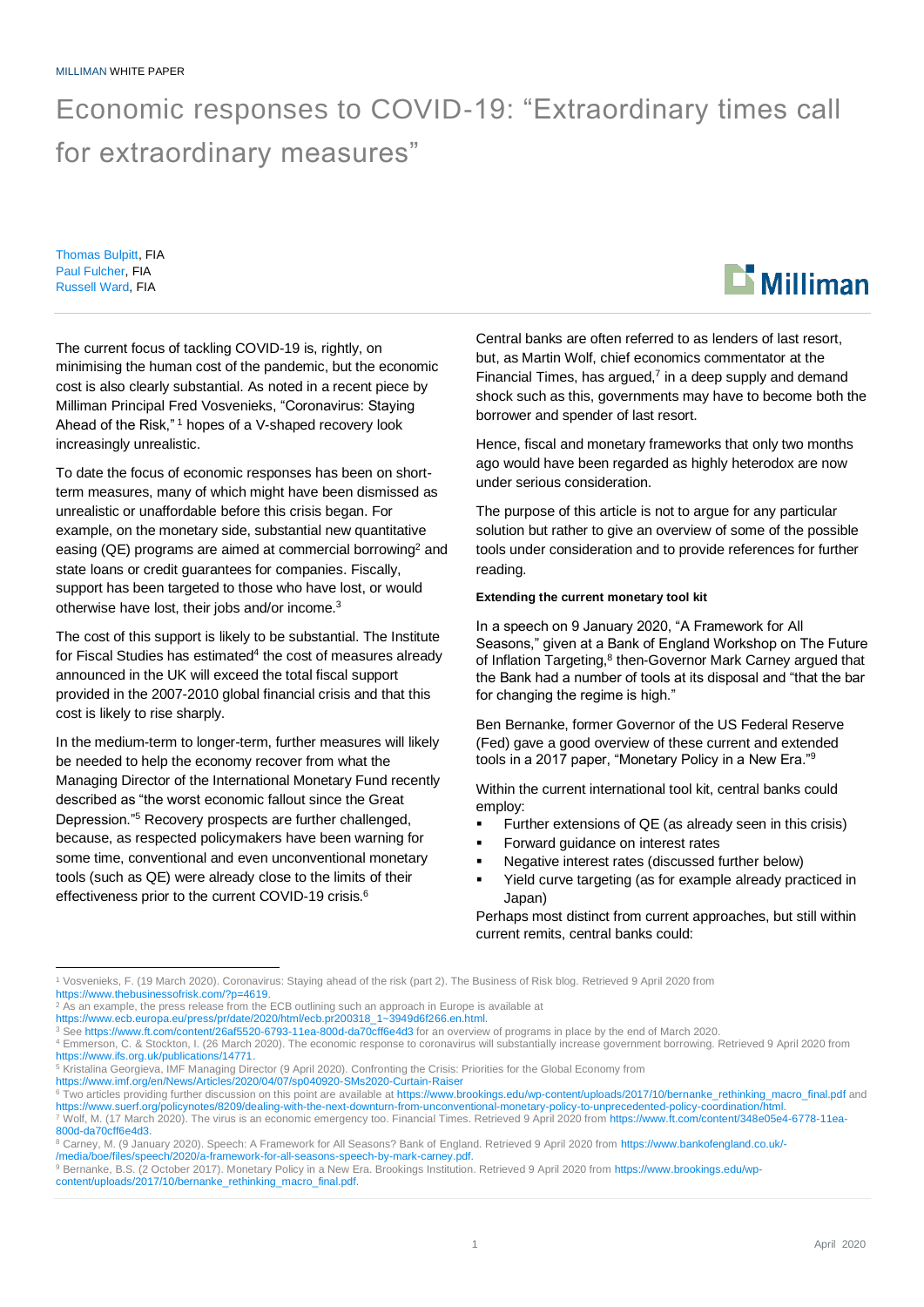Move to price, rather than inflation targeting. This would imply inflation would be tolerated, or even targeted, to overshoot at times in order to catch up for periods of deflation.

However, the COVID-19 crisis calls into question whether these tools really are adequate.

#### **DEEPLY NEGATIVE RATES**

In March 2020, in response to COVID-19, the central banks in the UK and US were quick to implement rate cuts taking interest rates close to zero.

Even prior to COVID-19, short-term interest rates were already negative in the Eurozone, Switzerland, Japan, Denmark and (until February 2020) Sweden.

Experience in these countries demonstrated that zero is not necessarily a floor on nominal interest rates, in part as there are costs to storage of paper money. However, a perceived effective lower bound still exists at not much below zero (say, in the 0% to -1% range) and most economies were, or now are, very close to that limit.

Insurers in many countries have gradually become used to rates close to or below zero, but may not have allowed for the risk of a potential further substantial fall deeply below zero.

In 2019, the International Monetary Fund issued the paper "Enabling Deep Negative Rates to Fight Recessions: A Guide."<sup>10</sup> The starting point for the paper was the observation that:

"*500-600 basis points cuts in policy rates have been typical during recessions in advanced countries, but at present policy rates in most advanced countries remain too close to zero to make cuts of that size possible without using negative rates.*"

The paper then went on to explore some practical ways that monetary authorities could create deeply negative rates—for example 300 to 400 basis points (bps) below zero—concluding that this could be possible, largely by depreciating paper currency relative to electronic currency (e.g., bank deposits).

One commonly perceived barrier to creating deeply negative rates has been the existence of paper currency, and monetary academics such as William Buiter and Kenneth Rogoff have suggested that paper currency might need to be phased out. For example, see Rogoff's "Costs and Benefits to Phasing Out Paper Currency."<sup>11</sup>

#### **"Monetary Policy 3": The intersection of fiscal and monetary policy**

So far, we have considered tools largely within the existing, stand-alone, monetary toolkit, but we now turn to some different approaches.

In a May 2019 piece entitled "It's Time to Look More Carefully at 'Monetary Policy 3 (MP3)' and "Modern Monetary Theory (MMT),'"<sup>12</sup> Ray Dalio, founder and co-chief investment officer of the investment firm Bridgewater Associates, looked at a third wave of monetary policy, waves one and two being low rates and quantitative easing, respectively.

He argued that the next recession may well see the need for MP3, with fiscal policy working together with monetary policy.

Dalio's paper included the schematic shown in Figure 1, which we have found a very useful framework for considering further options that may need to be considered.

In the rest of this paper we expand on some of these areas.

#### **FIGURE 1: WHAT MP3 LOOKS LIKE**



Who is stimulated to spend?

#### **MODERN MONETARY THEORY**

Dalio argued that one feature of MP3 would be an economy where interest rates are permanently close to zero and where taxes and spending are instead used to stabilise the economy. This is essentially a key tenet of Modern Monetary Theory (MMT).

MMT is a heterodox economic theory that states that a sovereign government with a fiat currency cannot be forced to default. They can therefore use fiscal policy to achieve full employment, and simply create new money to finance it. The ability to do so is only limited by inflation, which will only arise if

<sup>10</sup> Agarwal, R. & Kimball, M. (29 April 2019)[. Enabling Deep Negative Rates to Fight Recessions: A Guide.](https://www.imf.org/en/Publications/WP/Issues/2019/04/29/Enabling-Deep-Negative-Rates-A-Guide-46598) IMF Working Paper No. 19/84. Retrieved 9 April 2020 from https://www.imf.org/en/Publications/WP/Issues/2019/04/29/Enabling-Deep-Negative-Rates-A-Guide-46598.

<sup>11</sup> Rogoff, K.S. (May 2014). Costs and Benefits to Phasing Out Paper Currency. National Bureau of Economic Research (NBER) Working Paper No. 20126. Retrieved 9 April 2020 fro[m https://www.nber.org/papers/w20126.](https://www.nber.org/papers/w20126)

<sup>&</sup>lt;sup>12</sup> Bridgewater Daily Observations (30 April 2019). It's Time to Look More Carefully at "Monetary Policy 3 (MP3)" and "Modern Monetary Theory (MMT)." Retrieved 9 April 2020 from https://economicprinciples.org/downloads/MMT\_%20MP3\_MK.pdf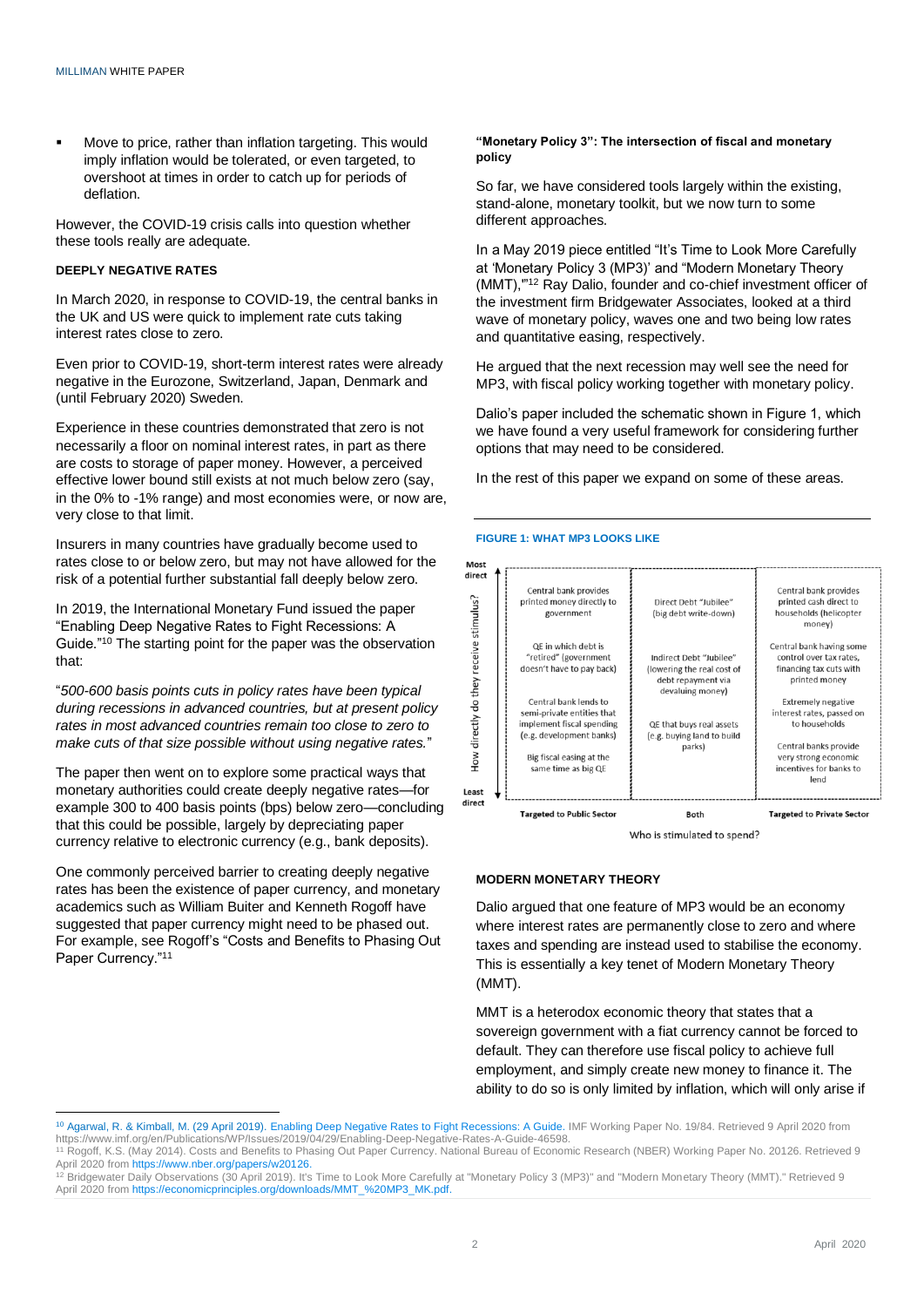and when the economy is at full employment and resources are fully utilised.

It is a counter to the traditional theory that government spending must always be funded by taxes and/or debt issuance, and that the latter faces practical limits.

Politically, MMT has found favour in some circles, but has also been criticised by others as being a form of "magic money tree"<sup>13</sup> and likely to cause hyperinflation.

While MMT remains controversial, there currently seems to be a consensus that government debt levels will have to rise significantly in the near future. Robert Chote, head of the UK's independent Office for Budget Responsibility, told the Treasury Committee of the Houses of Parliament recently "this is not a time to be squeamish about one off additions to public sector debt. It's more like a wartime situation."

#### **"HELICOPTER MONEY"**

In the US, the March 2020 stimulus package includes direct bank payments to most citizens.

The term "helicopter money" dates back to Milton Friedman's 1969 book *The Optimum Quantity of Money*, where he proposed a thought experiment:

*"Let us suppose now that one day a helicopter flies over this community and drops an additional \$1,000 in bills from the sky, which is, of course, hastily collected by members of the community. Let us suppose further that everyone is convinced that this is a unique event which will never be repeated."*

Helicopter money in Friedman's thought experiment was a direct payment of cash to individuals, financed by the central bank printing paper money. More generally, it can encompass any fiscal program financed through printing money (as opposed to increasing government debt).

In a 2016 blog, Ben Bernanke considered the question of what tools the Fed might have left to fight the next recession. After considering negative interest rates and further extensions of QE, he turned to helicopter money.<sup>14</sup>

#### He concluded:

*"Money-financed fiscal programs (MFFPs), known colloquially as helicopter drops, are very unlikely to be needed in the United States in the foreseeable future … However, under certain extreme circumstances—sharply deficient aggregate demand, exhausted monetary policy, and unwillingness of the*  *legislature to use debt-financed fiscal policies—such programs may be the best available alternative.*"

Critics of helicopter money have argued it would be inflationary or even hyperinflationary, particularly if the policy were expected to continue for an undefined length of time. In an October 2019 speech, Gertjan Vlieghe, an external member of the UK Monetary Policy Committee, argued that a pure form of helicopter money would essentially involve abandoning inflation targeting and "effectively suspends central bank operational independence."<sup>15</sup> He also argued that in many cases what is termed "helicopter money" was in practice indistinguishable from a major debt-financed fiscal expansion.

#### **UNIVERSAL BASIC INCOME**

To date, the programs announced by the UK government to support employed and self-employed people who have lost their jobs are temporary and targeted to those who have directly lost income. But political pressure remains to extend these measures more widely, in either scope or time.

Government support for incomes may increase interest in the concept of Universal Basic Income a regular guaranteed payment to all (or almost all) citizens at a subsistence level of income, and which could potentially replace other forms of welfare.

The concept can be dated back to at least Thomas More's *Utopia* in 1516. Milton Friedman's 1962 book *Capitalism and Freedom* proposed a negative income tax, a form of Universal Basic Income.

More recently it has found favour as a potential solution to the issues presented by automation of jobs. Economists are divided on what the resulting economic effects of such a policy could do. Their examples include a reduced incentive to work and reduced affordability. A number of small-scale pilot programs<sup>16</sup> have attempted to test these factors.

### **DEBT MUTUALISATION**

Not all governments are sovereign in the fiat currency in which they issue debt. Internationally, many countries borrow on the US dollar market and in the Eurozone individual governments are responsible for their own debt.

The Eurozone does have the European Stability Mechanism<sup>17</sup> (ESM) in place but this is limited in scope. In response to COVID-19, some EU countries have argued for the existence of jointly guaranteed "Coronabonds," with nine countries (Belgium, France, Greece, Ireland, Italy, Luxembourg,

<sup>13</sup> Ormerod, P. (11 April 2019). Modern Monetary Theory? More like Magic Money Tree. Retrieved 9 April 2020 fro[m http://www.paulormerod.com/modern-monetary](http://www.paulormerod.com/modern-monetary-theory-more-like-magic-money-tree/)[theory-more-like-magic-money-tree/.](http://www.paulormerod.com/modern-monetary-theory-more-like-magic-money-tree/)

<sup>14</sup> Bernanke, B.S. (11 April 2016). What tools does the Fed have left? Part 3: Helicopter money. Retrieved 9 April 2020 from [https://www.brookings.edu/blog/ben](https://www.brookings.edu/blog/ben-bernanke/2016/04/11/what-tools-does-the-fed-have-left-part-3-helicopter-money/)[bernanke/2016/04/11/what-tools-does-the-fed-have-left-part-3-helicopter-money/.](https://www.brookings.edu/blog/ben-bernanke/2016/04/11/what-tools-does-the-fed-have-left-part-3-helicopter-money/)

<sup>15</sup> Vlieghe, G. (15 October 2019). Speech: Monetary Policy: Adapting to a Changed World. Bank of England. Retrieved 9 April 2020 from

[https://www.bankofengland.co.uk/-/media/boe/files/speech/2019/monetary-policy-adapting-to-a-changed-world-speech-by-gertjan-vlieghe.pdf.](https://www.bankofengland.co.uk/-/media/boe/files/speech/2019/monetary-policy-adapting-to-a-changed-world-speech-by-gertjan-vlieghe.pdf)

<sup>16</sup> Wikipedia: Basic Income Pilots. Retrieved 9 April 2020 fro[m https://en.wikipedia.org/wiki/Basic\\_income\\_pilots.](https://en.wikipedia.org/wiki/Basic_income_pilots)

<sup>17</sup> ESM. About Us. Retrieved 9 April 2020 fro[m https://www.esm.europa.eu/about-us/intro.](https://www.esm.europa.eu/about-us/intro)